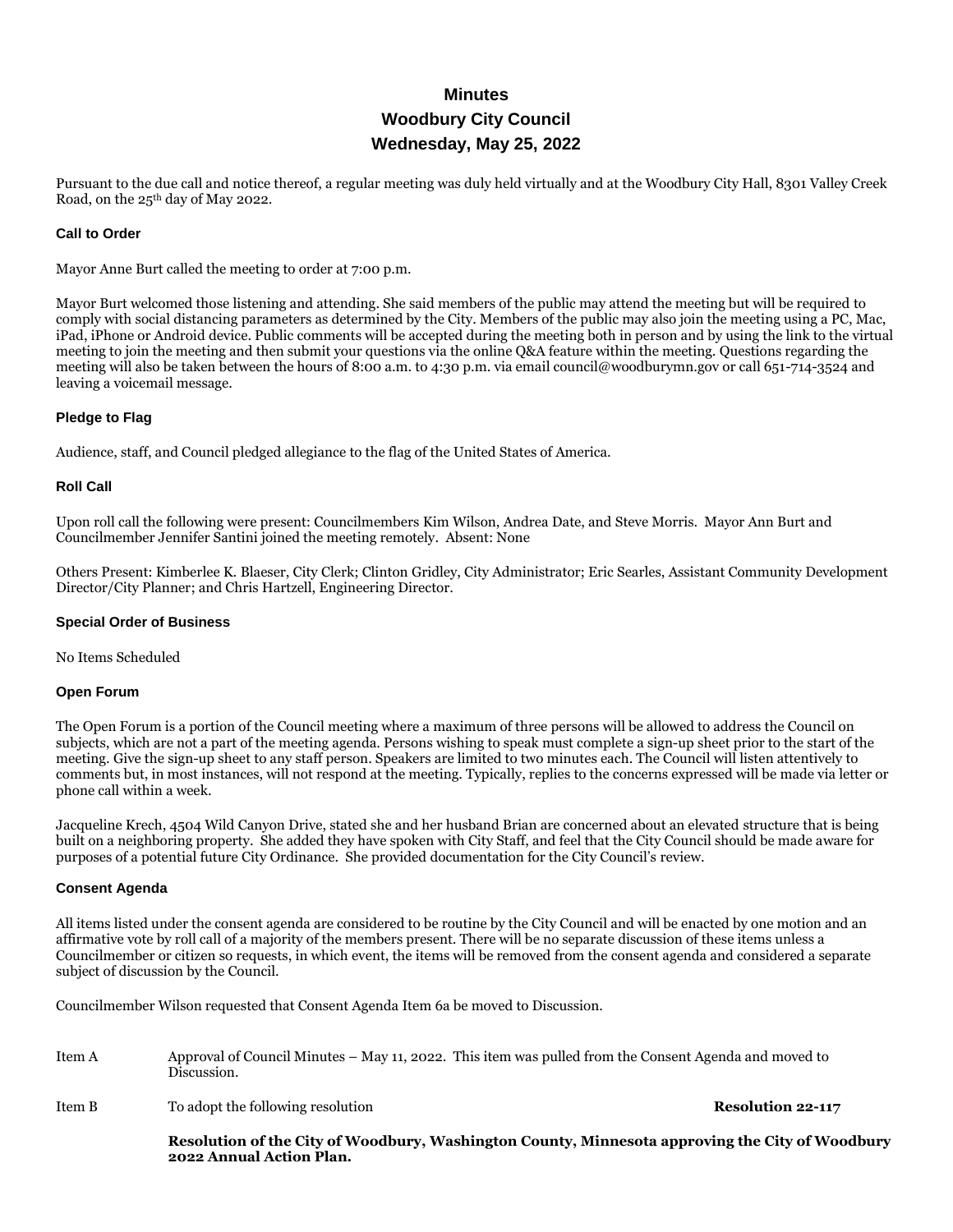Item C To adopt the following resolution **Resolution 22-118**

**Resolution of the City of Woodbury, Washington County, Minnesota approving the Cooperative Construction Agreement with Minnesota Department of Transportation for traffic signal modifications and roadway improvements at the Intersection of TH 95 and Hudson Road and authorizing the Mayor and City Administrator to sign the Agreement.**

Item D To adopt the following resolution **Resolution Resolution Resolution Resolution Resolution Resolution** 

**Resolution of the City of Woodbury, Washington County, Minnesota authorizing acceptance of Coordinated Capital Improvement Program Grant from South Washington Watershed District for the Eagle Valley Golf Course Irrigation Pond Lining project.**

To adopt the following resolution **Resolution 22-120**

**Resolution of the City of Woodbury, Washington County, Minnesota authorizing acceptance of Coordinated Capital Improvement Program Grant from South Washington Watershed District for the Storm Water BMP Maintenance projects.**

To adopt the following resolution **Resolution 22-121**

**Resolution of the City of Woodbury, Washington County, Minnesota authorizing acceptance of Coordinated Capital Improvement Program Grant from South Washington Watershed District for the Bailey Lake Lift Station upgrades.**

To adopt the following resolution **Resolution 22-122**

**Resolution of the City of Woodbury, Washington County, Minnesota authorizing acceptance of Coordinated Capital Improvement Program Grants from South Washington Watershed District for the Excavator Replacement and approving budget amendment.**

To adopt the following resolution **Resolution 22-123**

**Resolution of the City of Woodbury, Washington County, Minnesota authorizing acceptance of Coordinated Capital Improvement Program Grant from South Washington Watershed District for the Salt Spreader Improvements.**

Item E To adopt the following resolution **Resolution 22-124**

**Resolution of the City of Woodbury, Washington County, Minnesota authorizing execution of the intergovernmental agreement with Washington Conservation District for E.coli testing at Carver Lake Beach.**

Item F To adopt the following resolution **Resolution 22-125**

**Resolution of the City of Woodbury, Washington County, Minnesota authorizing execution of the agreement with Metropolitan Council to participate in the Citizen-Assisted Monitoring Program.**

Item G To adopt the following resolution **Resolution 22-126**

**Resolution of the City of Woodbury, Washington County, Minnesota accepting Metropolitan Council Water Efficiency Grant in the amount of \$40,000 and approving the associated budget amendment.**

Item H To adopt the following resolution **Resolution 22-127**

**Resolution of the City of Woodbury, Washington County, Minnesota awarding the construction contract to McNamara Contracting, in the amount of \$1,276,339.86 for the Lake Road 4-3 Lane Conversion Project and authorizing the Mayor and City Administrator to sign said resolution.**

To adopt the following resolution **Resolution 22-128**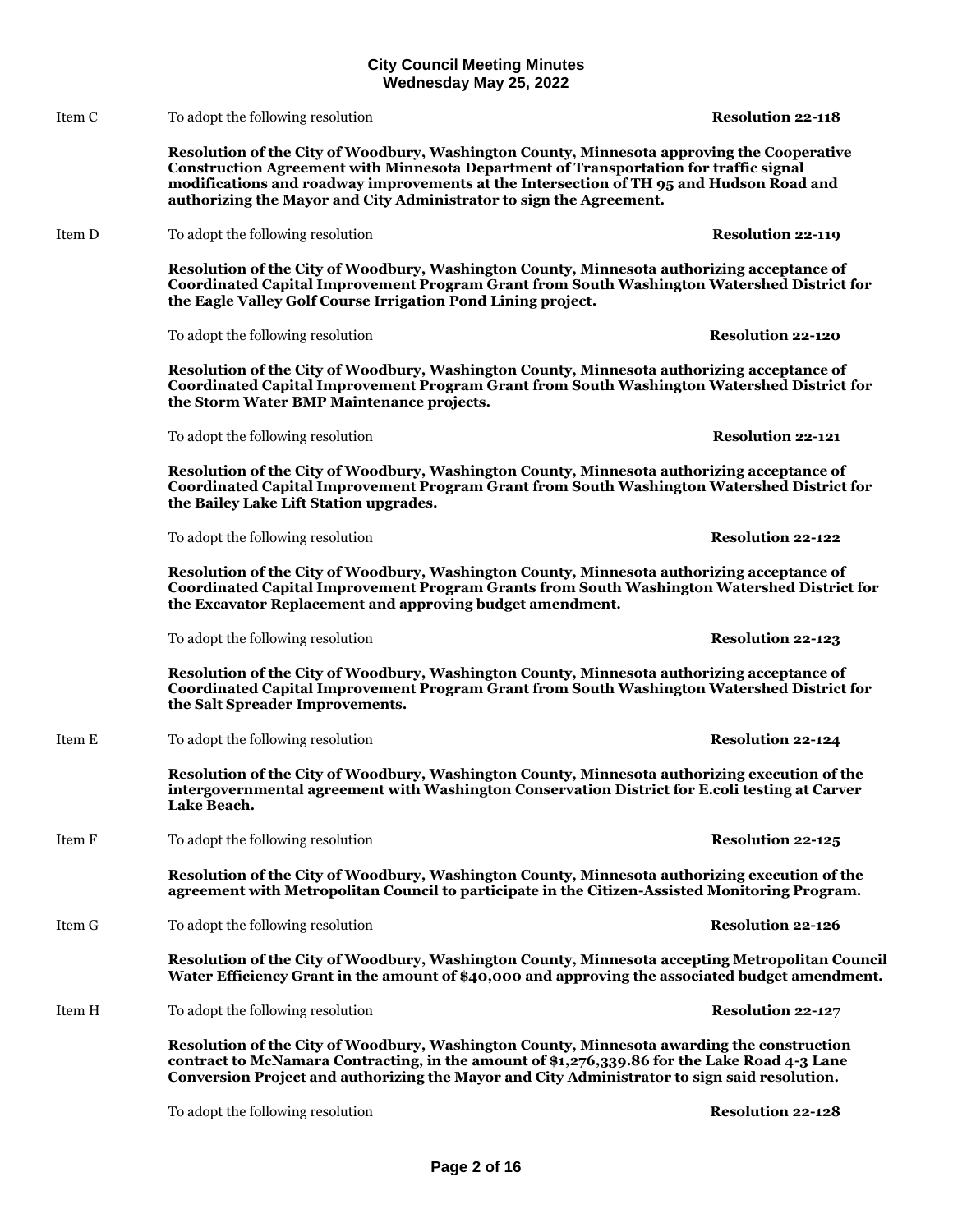**Resolution of the City of Woodbury, Washington County, Minnesota amending the Municipal State Aid Roadway Construction Fund Budget and associated transfers.**

To adopt the following resolution **Resolution 22-129**

**Resolution of the City of Woodbury, Washington County, Minnesota authorizing the Mayor and City Administrator to execute an engineering consulting services contract with SEH, Inc., in the amount of \$118,500 for construction administration services for the Lake Road 4-3 Lane Conversion Project.**

Item I To adopt the following resolution **Resolution Resolution Resolution Resolution 22-130** 

**Resolution of the City of Woodbury, Washington County, Minnesota awarding the construction contract to McNamara Contracting for the Edgewood Avenue Culvert Replacement project and authorizing the Mayor and City Administrator to sign said contract.**

To adopt the following resolution **Resolution 22-131**

**Resolution of the City of Woodbury, Washington County, Minnesota amending the Street Reconstruction/Maintenance Fund and Storm Water Utility Fund Budgets for the Edgewood Avenue Culvert Replacement Project and authorization for additional use of funds from the Ramsey-Washington Metro Trunk Storm Sewer Fund.**

Item J To adopt the following resolution **Resolution Resolution 22-132** 

**Resolution of the City of Woodbury, Washington County, Minnesota authorizing the Mayor and City Administrator to award and execute a contract with Michels Corporation for the Tower Drive (Well 6 and Well 7) Water Main Rehabilitation Project with a net bid of \$699,770.50 and approving a budget amendment for the additional expense to the Water and Sewer Utility Fund (Enterprise Fund) in the amount of \$274,724.60.**

Item K To adopt the following resolution **Resolution Resolution Resolution Resolution** 22-133

**Resolution of the City of Woodbury, Washington County, Minnesota rescinding Resolution 22-100, amending the assessment roll for the 2021 Roadway Rehabilitation Project and authorizing the Mayor and City Administrator to execute the Settlement Agreement between the City of Woodbury and KLLR Realty, LLC.**

Item L To adopt the following resolution **Resolution 22-134**

**Resolution of the City of Woodbury, Washington County, Minnesota authorizing acceptance of up to \$151,310 in grant funds from the MPCA to reimburse the City's expenses for implementation of communications and public engagement plan for LTWTP project and approving a budget amendment to the Water and Sewer Utility Fund (Enterprise Fund).**

Item M To adopt the following resolution **Resolution 22-135**

**Resolution of the City of Woodbury, Washington County, Minnesota awarding the contract for the 2022 Parks Pavement and Asset Replacement Project for Bid Items 1 through 5 and Bid Alternate 1 to Minnesota Roadways Company, with a net bid of \$625,663, authorizing the Mayor and City Administrator to sign said contract, and approving a budget amendment for additional expenditure to the Parks and Trails Replacement Fund in the amount of \$112,021.60.**

Item N To adopt the following resolution **Resolution Resolution Resolution Resolution** 22-136

**Resolution of the City of Woodbury, Washington County, Minnesota awarding the construction contract to American Liberty Construction, Inc. in the amount of \$417,500 for the Public Works Wash Bay Improvements Project and authorizing the Mayor and City Administrator to sign said contract.**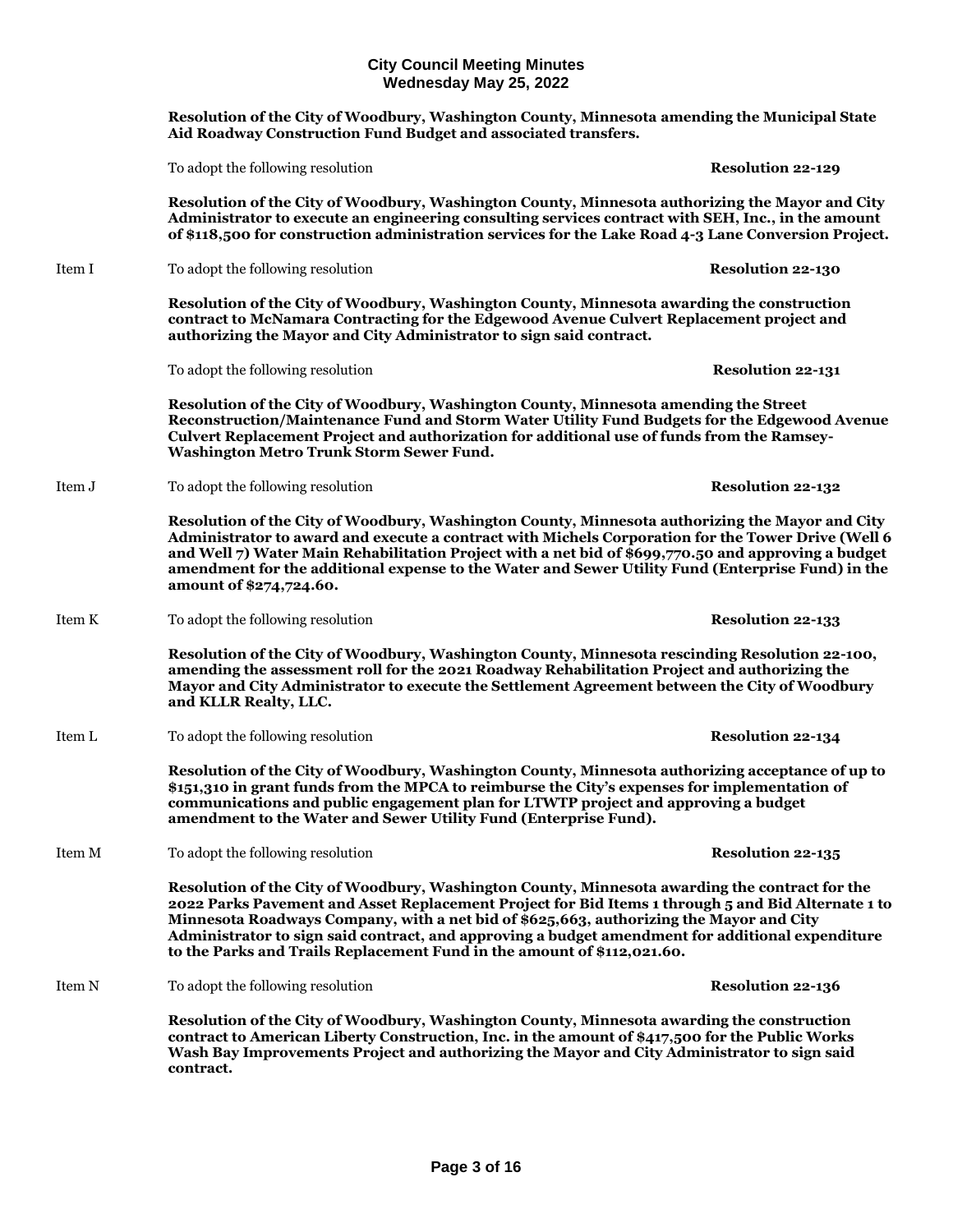| Item O | To adopt the following resolution                                                                                                                                                                                                                                                                                                                                                                                            | <b>Resolution 22-137</b> |  |
|--------|------------------------------------------------------------------------------------------------------------------------------------------------------------------------------------------------------------------------------------------------------------------------------------------------------------------------------------------------------------------------------------------------------------------------------|--------------------------|--|
|        | Resolution of the City of Woodbury, Washington County, Minnesota certifying delinquent utility<br>bill/curb stop repair for 7714 Somerset Road to the Washington County Auditor.                                                                                                                                                                                                                                             |                          |  |
| Item P | To adopt the following resolution                                                                                                                                                                                                                                                                                                                                                                                            | <b>Resolution 22-127</b> |  |
|        | Resolution of the City of Woodbury, Washington County, Minnesota authorizing to participate in the<br>Performance Measurement Program established by the State of Minnesota and the Council on Local<br><b>Results and Innovation.</b>                                                                                                                                                                                       |                          |  |
| Item Q | To adopt a motion approving the Settlement and Release Agreement between City of Woodbury and James Olsen.                                                                                                                                                                                                                                                                                                                   |                          |  |
| Item R | To adopt a motion canceling and rescheduling regular and workshop meetings as outlined in Council Letter 22-167.                                                                                                                                                                                                                                                                                                             |                          |  |
|        | 1. Cancel the June 22, 2022 workshop and reschedule to June 29, 2022<br>2. Cancel the June 29, 2022 regular meeting and reschedule to June 15, 2022<br>3. Cancel the August 17, 2022 workshop and reschedule to August 24, 2022<br>4. Cancel the August 24, 2022 regular meeting and reschedule to August 31, 2022                                                                                                           |                          |  |
| Item S | The abstract of bills includes payments made from the operating or project budgets for expenses of the city. The<br>expenditures are from all funds of the city. Any purchased contracts requiring signature of the mayor and City<br>Administrator is hereby approved. Staff recommends approval of the abstract of bills for May 6, 2022 in the amount<br>of \$374,400.13 and May 13, 2022 in the amount of \$2,407,652.19 |                          |  |

Councilmember Date moved, seconded by Councilmember Morris, to approve Consent Agenda items B-S.

## **Voting via voice:**

Kim Wilson – aye Andrea Date – aye Steve Morris – aye Jennifer Santini – aye Anne Burt – aye

## **Public Hearings**

## **A. CEC Entertainment, LLC dba Chuck E. Cheeses #792; 445 Commerce Drive, On Sale Wine and Beer Liquor License**

Mayor Burt declared the public hearing open.

City Clerk Kim Blaeser reviewed an application for On Sale Wine and Beer Liquor License for Chuck E. Cheeses. A meeting will be scheduled with the business manager to discuss City policies. The application has been reviewed and approved by the City Attorney. City Staff recommends City Council approval of an on-sale liquor wine and beer liquor license to CEC Entertainment LLC, dba Chuck E. Cheese's #792 located at 445 Commerce Drive.

Mayor Burt moved, seconded by Councilmember Morris, to close the public hearing.

## **Voting via voice:**

Kim Wilson – aye Andrea Date – aye Steve Morris – aye Jennifer Santini – aye Anne Burt – aye

Councilmember Morris moved, seconded by Councilmember Date, to approve an On Sale Wine and Beer Liquor License to CEC Entertainment, LLC dba Chuck E. Cheeses #792 located at 445 Commerce Drive.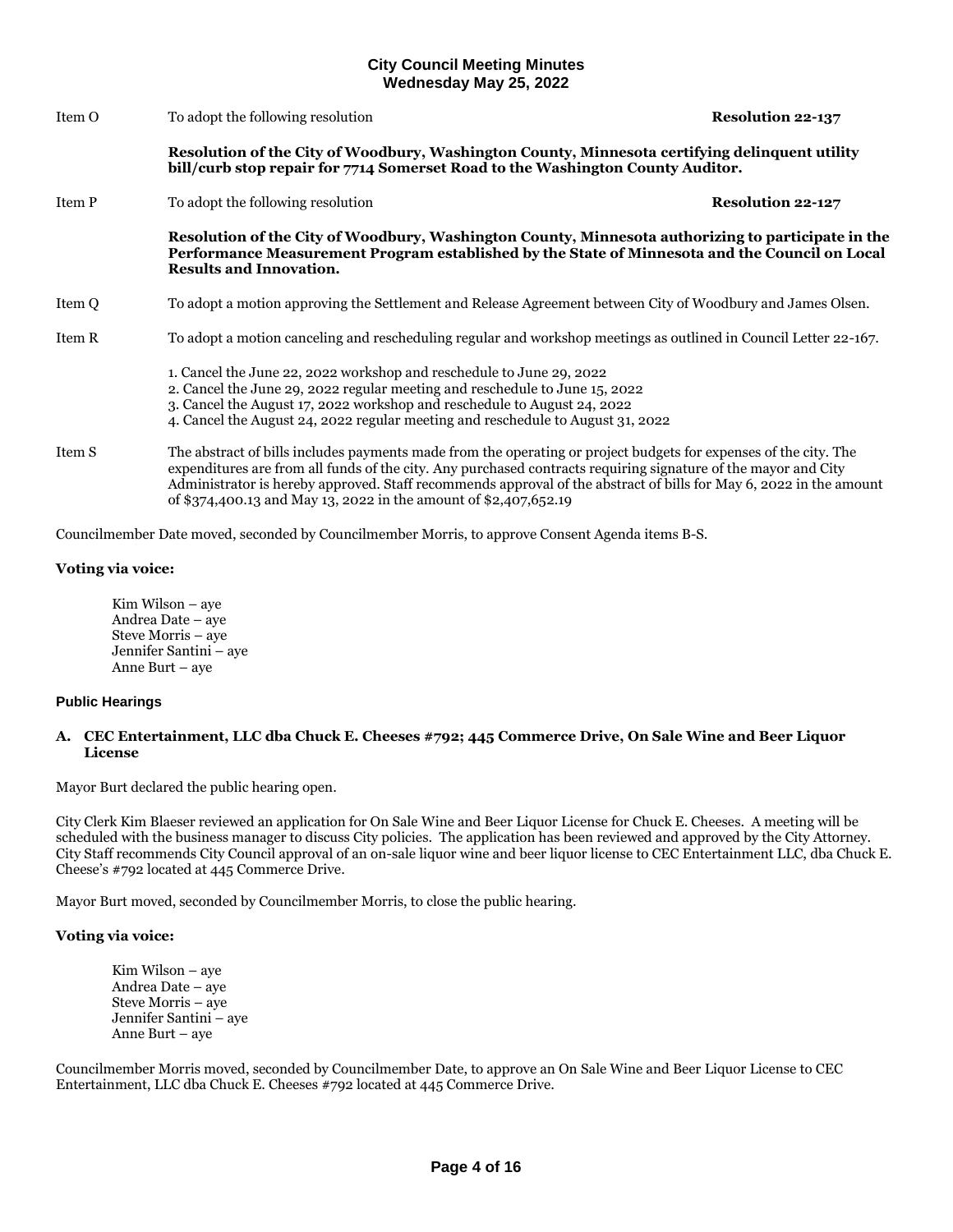## **Voting via voice:**

Kim Wilson – aye Andrea Date – aye Steve Morris – aye Jennifer Santini – aye Anne Burt – aye

## **B. Hazelwood Food and Drink, LLC; 9240 Hudson Road; On Sale Intoxicating Liquor License including Sunday and Patio Sales**

Mayor Burt declared the public hearing open.

Ms. Blaeser reviewed an application for an on-sale intoxicating liquor license for Hazelwood Food and Drink, a new restaurant to be located at 9240 Hudson Road. A meeting will be scheduled with owners to review City Ordinances. The application has been reviewed and approved by the City Attorney. City Staff recommends approval of an on-sale intoxicating liquor license including Sunday and patio sales to Hazelwood Food and Drink LLC, 9240 Hudson Road.

Mayor Burt moved, seconded by Councilmember Morris, to close the public hearing.

## **Voting via voice:**

Kim Wilson – aye Andrea Date – aye Steve Morris – aye Jennifer Santini – aye Anne Burt – aye

Councilmember Morris moved, seconded by Councilmember Date, to approve an On Sale Intoxicating Liquor License including Sunday and Patio Sales to Hazelwood Food and Drink, LLC located at 9240 Hudson Road.

## **Voting via voice:**

Kim Wilson – aye Andrea Date – aye Steve Morris – aye Jennifer Santini – aye Anne Burt – aye

## **C. I-94 Logistics Center; Conditional Use Permit; Preliminary Plat; and Site and Building Plan; Project No. 01-2022- 00486 and Wooddale Heights Final Plat; Project No. 01-2022-00488**

Mayor Burt declared the public hearing open.

Assistant Community Development Director/City Planner Eric Searles reviewed an application for a warehouse and distribution use for 1-3 tenants with a future tenant mix of 95% warehouse and 5% office. The distribution center would be located on over 400 acres of Places To Work land, south of the I-94 corridor. A preliminary plat creates a lot over 33 acres and a future outlot site A to the west at 29.3 acres. The City acquired two areas for parkland dedication through the 2010 pre-development agreement with Dale Properties.

Mr. Searles stated a Conditional Use Permit (CUP) required for distribution centers greater than 100,000 square feet.

Mr. Searles stated a pedestrian network is proposed to provide access to public spaces to the south as well as trail network along Hudson Road and Settlers Ridge Parkway. Main access to the property would be a signalized intersection on Hudson Road, with an additional access on Hudson Road, as well as private drive employee and truck access.

Mr. Searles stated the application proposes building with different colors and textures to break up scale and create visual interest. Corner entries will have storefront glass as visual focal point of the building. A screening plan utilizes precast walls to soften the impact of onsite truck traffic and storage. There is a parking requirement of 346 spaces and the applicant proposes 400 spaces. City Staff recommends that parking be reviewed regularly and proof of parking be utilized as tenant become known.

Planning Commissioner Sathyamohan Gavvagi stated the Planning Commission discussed the fact that there is not much residential use in this area, and the other projects in this area complement each other. The Planning Commission discussed energy efficiency and sustainability measures that could be incorporated.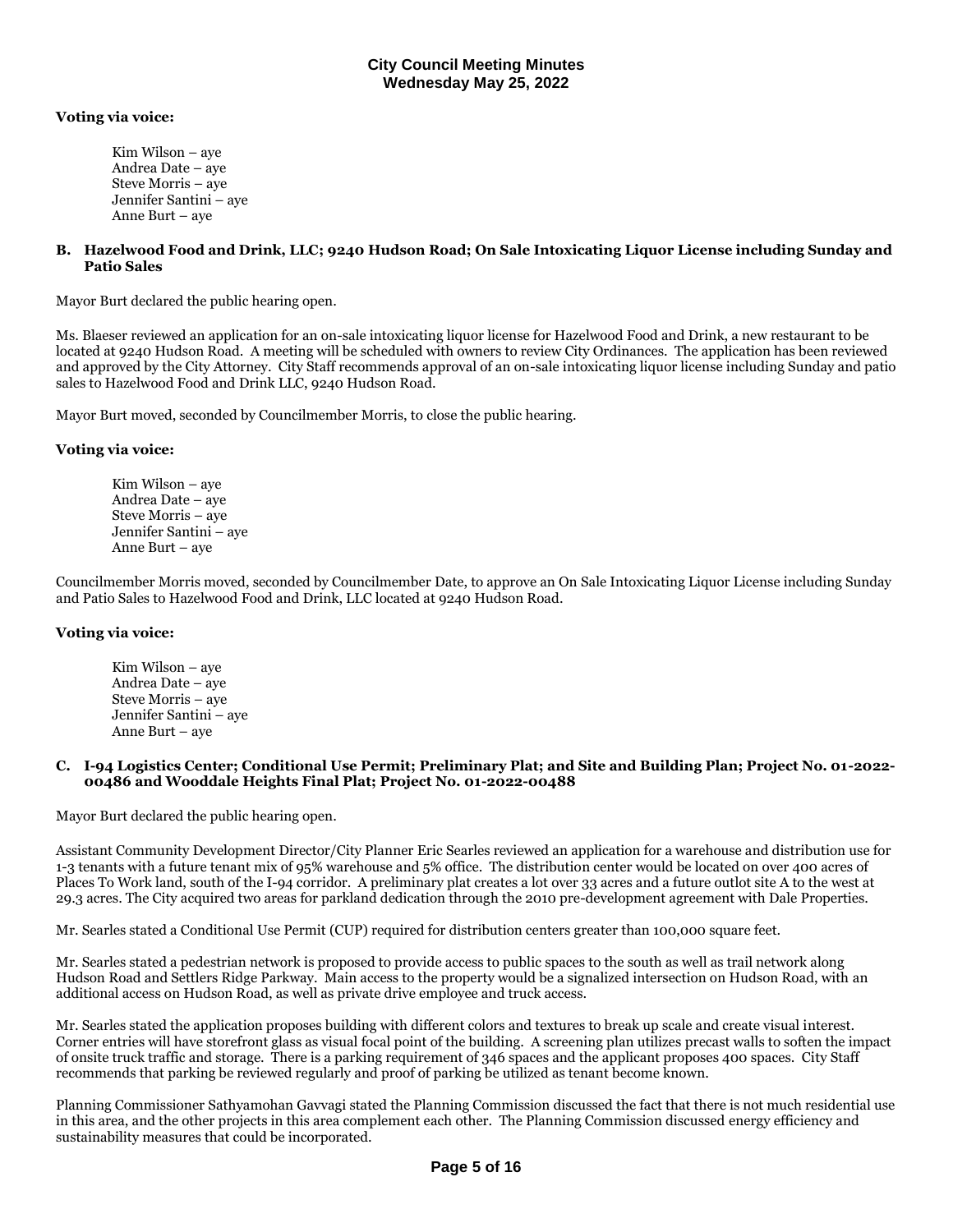Mr. Searles stated the Planning Commission approved the application by a 7-0 vote, and City Staff recommends City Council approval of the application.

Mayor Burt moved, seconded by Councilmember Morris, to close the public hearing.

## **Voting via voice:**

Kim Wilson – aye Andrea Date – aye Steve Morris – aye Jennifer Santini – aye Anne Burt – aye

Mayor Burt stated she appreciates the proof of parking information.

Councilmember Wilson asked whether the access point will be a right in/right out only if Hudson Road is converted to 4 lanes. She asked whether sidewalks will be privately maintained but available for public access. Mr. Searles confirmed these points.

Councilmember Wilson stated she feels that the northeast quadrant is turning into an industrial park. She added she spoke with a concerned resident. She asked how much warehouse use the City will be putting there.

Mr. Searles stated the 2040 Comprehensive Plan provided recommendations for moving forward with industrial and warehouse uses. He added it is difficult to predict future use and tenant mixes, but it is anticipated that there will be a mixture of warehouse and light industrial.

Councilmember Wilson asked whether there will be overnight parking at this facility. Mr. Searles stated the Ordinance permits overnight truck parking as long as it is screened. He added layovers for drivers or employees is not allowed in the Ordinance.

Councilmember Morris asked whether there are idling restrictions in the Ordinance. Mr. Searles stated there is not an Ordinance but this issue would be addressed if a nuisance is triggered, which he does not anticipate in this case.

Councilmember Morris stated the future connection to Karen Drive will be adjacent to a storm water management area. He added, from an elevation standpoint, truck traffic using that access point should not be permitted. Mr. Searles agreed, adding it is not anticipated that this will be a truck route. He added the cul-de-sac in Karen Drive can be utilized for additional employee parking if necessary.

Councilmember Morris asked when the roadway will be expanded. Mr. Searles stated the final intensity of the developments is not known, although there is a scenario that could require improvements in 2030. He added, based on traffic studies, City Staff anticipates improvements will not need improvements until after 2040. He added construction of future Eastview Road which will drastically change some of the existing traffic patterns.

Councilmember Morris requested clarification regarding a potential intersection on I-94 at this area. Mr. Searles stated the City reviewed a possible intersection 10 years ago, and there was insufficient support for those improvements.

Councilmember Morris expressed concern regarding unintended consequence for residents trying to access I-94 via Hudson Road and Manning Road intersections.

Mr. Searles stated City Staff have studied this area and continue to update traffic studies to determine roadway needs, and peak drive times for these development uses are off peak for residential trips.

Councilmember Date requested clarification regarding percentages of building materials. Mr. Searles stated the development is proposed to be 100% Class 1 and Class 2 materials.

Councilmember Date asked whether consideration has been given to sustainability measures. She added there is a huge roof and a lot of impervious surface.

Mr. Searles stated City Staff have discussed the use of the roof space with the applicant, and rooftop solar is a potential future opportunity.

Councilmember Date stated it is exciting to see the plan for the northeast area come together, bringing businesses and jobs to Woodbury. She stressed the importance of limiting parking to only what is needed to reduce impervious surface.

Councilmember Morris asked whether the plans have been shared with the Met Council for potential public transit considerations. Mr. Searles stated that has not yet been identified but will be under consideration as types of work and tenants are identified.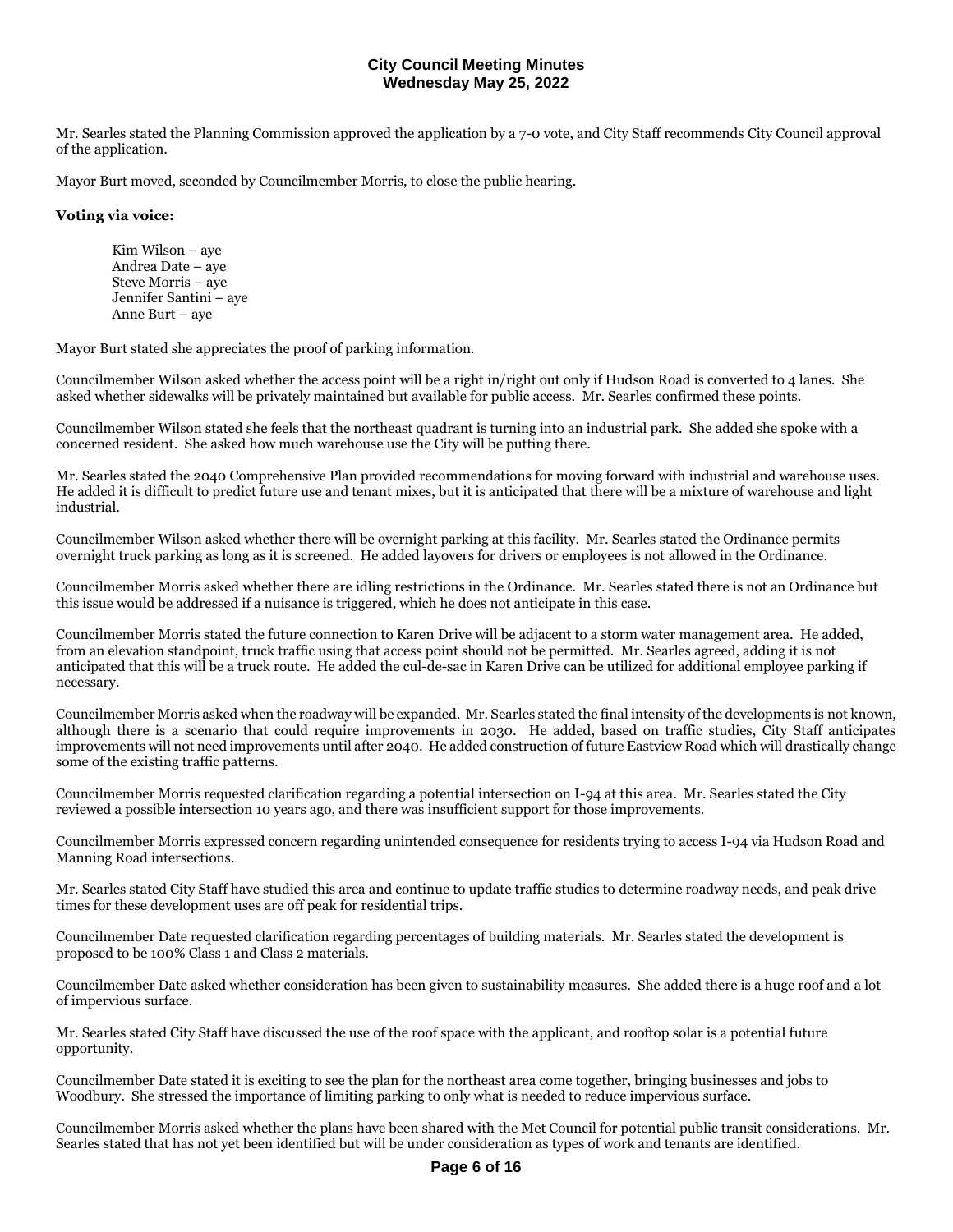Councilmember Santini asked how often the City intends to pursue speculative developments, in which the tenant and types of work are not known. Mr. Searles stated the northeast area is new as it relates to these light industrial warehouse spaces. He added it is necessary for builders to provide the space so users can occupy it.

Councilmember Wilson requested clarification regarding a potential stop light at the Eastview connection to Manning as traffic increases. Mr. Searles stated it is anticipated that Eastview Road and Settlers Ridge Parkway will be a signalized intersection in the future, as well as Eastview Road and Manning Avenue.

Councilmember Wilson asked when this will happen and what residents will do in the meantime. Mr. Searles stated the connection is anticipated to be constructed as part of Phase 3, to begin around 2027, although that can certainly change. In the interim, Settlers Ridge will continue to serve residential needs, and with construction times, it will be potentially 18 months before any new traffic is seen in this area. Hudson Road on the the north side of I-94 also provides significant opportunity for access to Manning and Woodbury Drive during peak time.

Councilmember Wilson asked whether the expansion of Hudson Road is being considered now while the businesses have an opportunity to contribute to the expansion. She stressed the importance of being proactive on these developments. Mr. Searles stated initial studies assumptions regarding number of trips are conservative, and a 2-lane roadway can handle between 12,000-15,000 trips per day, providing significant capacity for traffic increase from current counts. He added there would be a cost for improvements for roadway expansions and replacement over time. He noted City Staff's goal is to mitigate impact to taxpayers by not pre-building unnecessary intersections that will need to be maintained and rebuilt.

Councilmember Wilson asked whether these developers are contributing to the rebuilding of the roadway. Mr. Searles stated the overall capacity has been afforded by activity at the Project Belle site. He added City Staff will monitor traffic as future developments come in to determine thresholds, and an expansion may be necessary, or a collection of financial securities from tenants.

Councilmember Wilson asked whether the developers are contributing to the roadway project. Mr. Searles stated they are not, as the overall landowner worked with Project Belle and has not directly participated in costs. He added improvements will serve the entire northeast area and financed by Project Belle.

Mayor Burt asked whether there are plans for a signalized intersection at Hudson Road and Manning Avenue. Mr. Searles confirmed this, stating improvements are planned to add capacity to the intersection as part of the Project Belle development, and will take place this summer 2022.

Councilmember Morris moved, seconded by Councilmember Date,

To adopt the following resolution **Resolution 22-139**

## **Resolution of the City of Woodbury, Washington County, Minnesota approving the -94 Logistics Center Conditional Use Permit (CUP) and adopting findings of fact.**

## **Voting via voice:**

Kim Wilson – aye Andrea Date – aye Steve Morris – aye Jennifer Santini – aye Anne Burt – aye

Councilmember Morris moved, seconded by Councilmember Date,

To adopt a motion approving the Preliminary Plat and Site and Building Plan Project No. 01-2022-00486 subject to the conditions as outlined in Council Letter 22-170.

- 1. The Site Plan approval shall expire one year from the date of City Council approval unless a building permit has been requested or a time extension has been granted.
- 2. All requirements and conditions of the Northeast Area AUAR as they relate to this site shall remain in full force and effect as determined by the City.
- 3. The Preliminary Plat approval shall expire six months from the date of the City Council approval unless a Final Plat has been requested or a time extension granted by the City Council.
- 4. Prior to the issuance of a land disturbance permit, final drainage, utility, and stormwater plans shall be approved by the Engineering Department.
- 5. Prior to the issuance of a building permit, the Applicant shall submit a materials board. All final building materials shall be approved by the Planning staff in writing.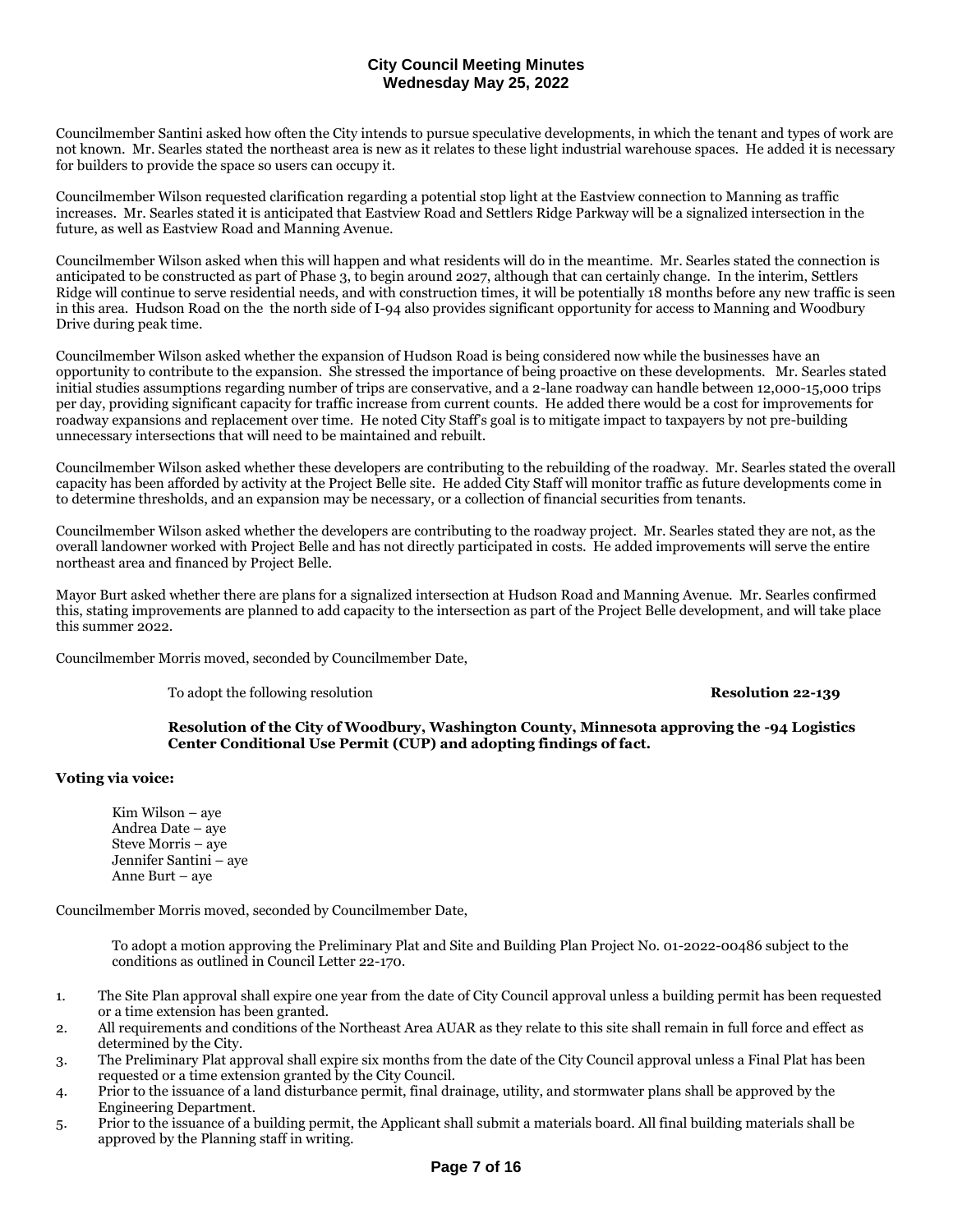- 6. Prior to the application of building materials, the Applicant shall construct sample material mock-ups on-site. The mock-ups shall be approved by the Planning staff.
- 7. Prior to the issuance of a building permit, the Applicant shall execute an approved Operations and Maintenance Plan for all onsite infrastructure.
- 8. Prior to the issuance of a building permit, the Applicant shall provide a snow removal and storage plan detailing how snowfalls will be accommodated on site.
- 9. All fencing and retaining wall materials shall be complementary to the building materials and shall be approved in writing by the Planning Division prior to issuance of a building permit. Retaining walls greater than four (4) feet in height shall be engineered and detailed calculations should be submitted to the City.
- 10. All lights shall be shoebox style, downward directed, with LED lamps with flush lenses. Other than wash or architectural lighting, attached security lighting shall be shoebox style, downward directed with flush lenses. In addition, any lighting under canopies (i.e. building entries) shall be recessed and use a flush lens.
- 11. All HVAC and other roof- or ground-mounted equipment shall be hidden from view with materials that match materials and colors used on the building.
- 12. Any future trash enclosures shall utilize city approved gates and be constructed on three sides using the same materials and patterns used on the building. Locations shall be approved by the Planning Division.
- 13. No exterior storage shall be permitted.
- 14. The Final Plat shall be approved by the City Council and released for recording prior to the issuance of a building permit.
- 15. This approval does not include signage. A separate sign permit shall be required.
- 16. All drive aisles shall have a minimum width of 25 feet.
- 17. Heavy duty silt fence and adequate erosion control around the entire construction site shall be required and maintained by the Applicant during construction to ensure that sediment and stormwater do not leave the project site.
- 18. All disturbed boulevards shall be restored with turf. The property owner shall mow and maintain to the curb of all public streets.
- 19. All onsite sanitary sewer, watermain and storm sewer facilities installed to accommodate the site are private and shall be the Developer's responsibility for the design, installation, maintenance, repair, replacements, operation, protection, etc. All utility inspections shall be coordinated with the City's Building Inspections Division.
- 20. The Applicant shall be responsible for obtaining a land disturbance permit from the City's Engineering Department prior to the commencement of any site activities as well as any necessary right-of-way permits.
- 21. Prior to issuance of a building permit, the Applicant shall submit a plan identifying placement of no less than four (4) inches of an acceptable topsoil mix as determined by Planning staff.
- 22. Prior to installation of sod, the Applicant shall provide written verification that a minimum of four (4) inches of topsoil has been placed throughout the site. Prior to installation of the sod, the City shall inspect and approve the placement of the topsoil in writing.
- 23. Prior to the release of the building permit, a landscape financial security shall be submitted for at least 150 percent of the estimated cost of landscaping including sod. The landscaping plan shall meet all landscaping ordinance requirements including canopy coverage and tree and species diversification.
- 24. Prior to the issuance of a building permit, staff shall review and approve the final materials for all onsite screen walls. Screen walls shall match design of the principle structure and be designed for long term maintenance.
- 25. Prior to the release of the Final Plat for recording, staff shall finalize the tree replacement calculations and method of achieving replacement or payment in lieu. Planting within a City park shall be coordinated with Parks Maintenance.
- 26. The Applicant shall be responsible for obtaining any other permits necessary from other agencies, MPCA, MnDOT, watershed, etc. prior to the start of any site activities.
- 27. The Applicant shall be responsible for protecting the proposed on-site storm sewer infrastructure and components and any existing storm sewer from exposure to any and all stormwater runoff, sediments and debris during all construction activities. Temporary stormwater facilities shall be installed to protect the quality aspect of the proposed and existing stormwater facilities prior to and during construction activities. Maintenance of any and all temporary stormwater facilities shall be the responsibility of the Applicant.
- 28. This project shall require a General Stormwater Permit from the MPCA since more than one acre of land will be disturbed. In addition, a Stormwater Pollution Preventive Plan (SWPPP) shall be included on the Grading and Erosion Control Plan along with Best Management Practices (BMPs) such as concrete washout area, temporary sediment basins, stabilization methods for exposed areas, etc. These BMPs shall be clearly identified on the plan. The plan shall include permitee and inspector contact information.
- 29. Prior to the issuance of a land disturbance permit, final drainage, utility, and stormwater plans shall be approved by the Engineering Department.
- 30. Grades at all intersections where a vehicle must stop shall be 1.0 percent or less for at least 100 feet from the stop location or an alternate standard approved by the Engineering staff in writing.
- 31. Prior to the approval of the Final Plat, all right-of-way widths and street names shall be reviewed and approved in writing by the Planning staff. All required right-of-way and easements shall be dedicated to the City at no cost and free of encumbrances.
- 32. Concrete driveway aprons shall be required at the intersections with City streets as per City detail plates and specification.
- 33. Prior to the issuance of a land disturbance permit, the Applicant shall submit a revised plan that shows the trail connection on the east side of the side connecting into the trail network on the Black Diamond site to the south.
- 34. The Applicant shall be responsible for installing the sidewalks within the project. Subsequent to installation, the sidewalks within the project and shall be maintained by the property owner. Such maintenance shall include but not be limited to promptly removing ice and snow, other obstructions, and repair and replacement as necessary to ensure the safe passage of pedestrians. This includes sidewalk connections located within the right-of-way that ultimately connect to the City trail system.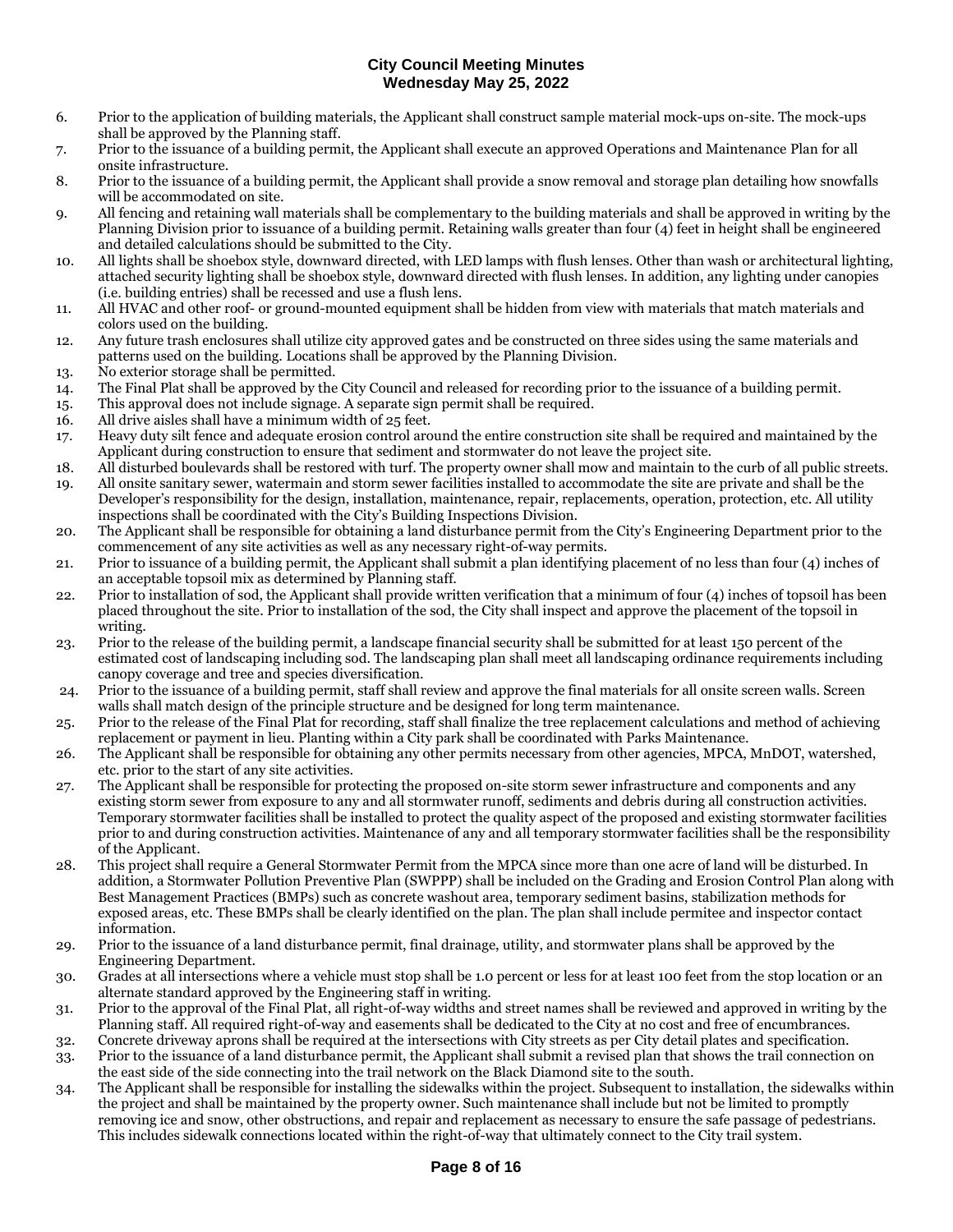- 35. Prior to the issuance of a land disturbance permit, a final stormwater management plan shall be reviewed and approved, in writing, by the City Engineer and the Watershed District.
- 36. The Applicant shall be financially responsible for all applicable water, sanitary sewer and storm sewer area and connection charges. Rates applied shall be those in effect at the time of Final Plat approval and shall be memorialized in the Development Agreement.
- 37. All public utility improvements and connections to the public systems shall be designed by the City in accordance with all City standard specifications, standard detail plates and standard plans. Easements and right-of-way necessary to accommodate public street and utility improvements will be determined by the final design and shall be shown on the Final Plat.
- 38. All rights-of-way, easements and outlots shall be kept free of plantings, retaining walls, signage, etc. that would affect their intended purpose.
- 39. The Applicant shall be financially responsible for any cost incurred for removal and/or relocation of existing small utilities, utility poles, undergrounding existing overhead electric utilities and other associated private utilities adjacent to and within the development and/or related to the public improvements needed to service the development.
- 40. Street lights shall be required to be installed by the Applicant, at their cost, as directed by the City.
- 41. The location of landscaping irrigation lines shall be shown on the utility plan for irrigation of medians or at locations where irrigation lines cross public streets.
- 42. Prior to the issuance of a building permit, the Applicant shall design a common outdoor space for shared use.
- 43. Prior to the issuance of a building permit, the Applicant shall identify locations for bike racks to be installed onsite.
- 44. The irrigation system shall be designed to meet the following design requirements: System must be designed by a certified irrigation contractor. • The system, including pumps, controllers, connections and irrigation line placement must be submitted for review and approval, in writing, by City staff.  $\bullet$  Private irrigation wells as a back-up irrigation source are not permitted.  $\bullet$ Irrigation heads shall be placed a minimum six (6) inches from back of curb, trail, sidewalk, or other hard surface. • EPA WaterSense approved smart controllers shall be used. The controller shall be approved by Engineering Staff in writing.  $\bullet$  MP rotator heads or equivalent shall be used throughout.

## **Voting via voice:**

Kim Wilson – aye Andrea Date – aye Steve Morris – aye Jennifer Santini – aye Anne Burt – aye

Councilmember Morris moved, seconded by Councilmember Date,

To adopt a motion approving the Final Plat for Wooddale Heights and authorizing the City Administrator and Mayor to execute the Development Agreement/Builder Agreement, Project No. 01-2022- 00488 subject to the Final Plat conditions as outlined in Council Letter 22-170.

- 1. The Final Plat shall include all necessary easements to match the utility plans.
- 2. This Final Plat approval shall be contingent on meeting all required findings of Section 21-16 of the Woodbury City Code.
- 3. Prior to the release of the Final Plat, a Development Agreement or Builder Agreement shall be executed.
- 4. The Developer shall be financially responsible for 100 percent of all storm sewer, sanitary sewer and water main area and connection charges applicable to the property.
- 5. Plat approval and release shall be conditional on adherence to all requirements of the city attorney, including, but not necessarily limited to, any express requirements contained in the city attorney's plat opinion.
- 6. All permanent easements and rights-of-way (ROW) necessary for existing and proposed street and utility improvements within the plat boundary shall be granted to the City at no cost or paid for by the Developer.
- 7. All standard front, rear and side yard lot easements shall be shown on the plat. Standard front and rear yard easements are 10 feet and side yard easements are five (5) feet. Where public utilities are adjacent to side or rear lot lines, easements shall be a minimum of 10 feet wide on each side of the lot line. If the utilities are deeper than 10 feet, the easement width for each lot is calculated at a 1:1 depth-to-width ratio from the centerline of the utility. The easement width must then be adjusted to the nearest five-foot increment. If additional easements are not provided, then the layout of the watermain shall be adjusted.
- 8. The Final Plat shall be recorded prior to issuance of a building permit.

## **Voting via voice:**

Kim Wilson – aye Andrea Date – aye Steve Morris – aye Jennifer Santini – aye Anne Burt – aye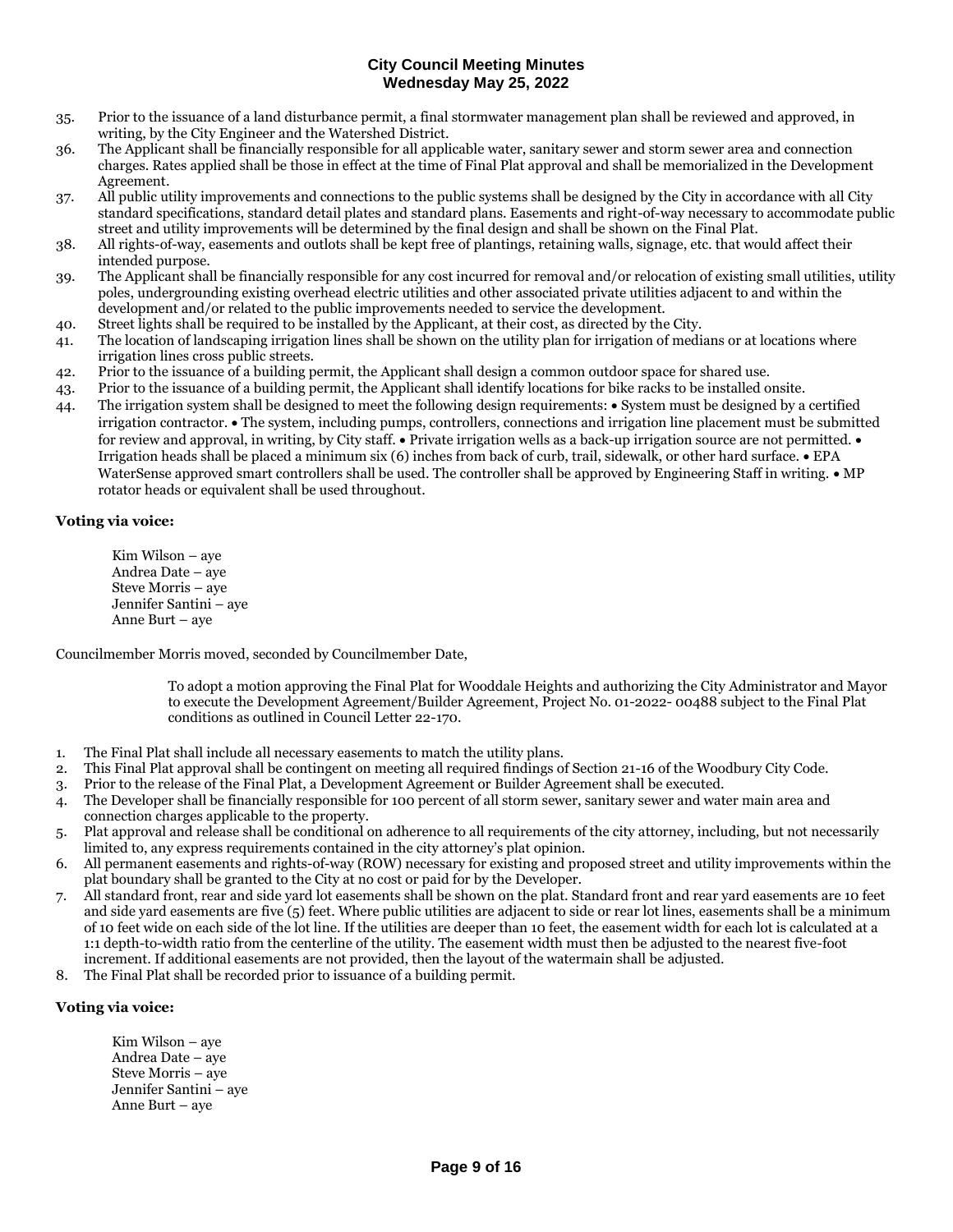## **D. Royal Gateway; Planned Unit Development; Conditional Use Permit; Preliminary Plat and Site and Building Plan; Project No. 01-2022-00491**

Mayor Burt declared the public hearing open.

## **7-d Royal gateway**

Mr. Searles reviewed an application for a 435,000 square foot business campus district west of Manning Avenue and north of Hudson Road, that will have 4-8 tenants in an 85% warehouse, 10% light industrial and 5% office use building. Park dedication has been satisfied for this use. The application includes a Planned Unit Development for the light industrial parking code and 65% Class I material for non-residential facing structures. City staff identified factors that necessitate 65% class 1 materials to allow for both class 1 and 2, which will allow the developer to use precast materials for the project. In return for flexibility, the applicant will remove an existing billboard on site and provide land, grading and access for the frontage road.

Mr. Searles stated a condition of approval is a requirement for trail connections from sidewalks on the south to the trail along north side of Hudson Road. The PUD requires 476 parking spaces, and the site plan identifies 497 parking spaces. The main access point will be signalized, and provide interconnection between the east and west properties, with 2 secondary entrances to the north. Orientation of the buildings will provide screening for trucks on site, and a robust landscape plan will be created including evergreen plantings to screen corridors. The proposed industrial warehouse building would be constructed of 100% Class 1 and Class 2 materials including glass panels and windows throughout the elevations.

Mr. Searles stated the application was reviewed by the Planning Commission at their May 16, 2022 meeting and recommended City Council approval by a 7-0 vote.

Commissioner Gavvagi stated the Planning Commission reviewed trailer traffic and water contamination, and a possible water refinement process. He added this will be a visible transition area as a gateway along the freeway and the appearance of the structure has to be much better.

Mayor Burt moved, seconded by Councilmember Morris, to close the public hearing.

## **Voting via voice:**

Kim Wilson – aye Andrea Date – aye Steve Morris – aye Jennifer Santini – aye Anne Burt – aye

Mr. Searles stated this project will be developed without the use of tax incentives. He added there could be a future request, but City Staff is confident that "places to work" uses will be developed without taxpayer subsidy. He noted, as an example, there were significant contributions related to Project Belle of \$12 million in infrastructure improvements to support their facility and utilities needs.

Councilmember Morris requested clarification regarding a mixed-use parcel northeast of Eastview Road and Manning Avenue. Mr. Searles stated it is anticipated that parcel will be developed for multi-family use.

Councilmember Morris asked whether there are any parcels in this area that are zoned "light commercial. Mr. Searles stated it is not anticipated that significant commercial development will occur at that location due to the distance from Manning Avenue.

Councilmember Morris requested clarification regarding snow removal and trash enclosures. Mr. Searles stated details regarding location and type of trash enclosures has not been determined as the location of tenant spaces has not been established. He added those details will be identified in conditions once space needs are clarified.

Councilmember Morris asked whether trash enclosures will need to match building materials. Mr. Searles stated the materials can be complimentary rather than the actual precast materials.

Councilmember Date stated other developers, including the Kindeva development, requested flexibility in building materials in exchange for trade-offs. Mr. Searles stated 100% Class 1 and Class 2 materials are still used. He added the trade-off for Kindeva was removal of a billboard on the site.

Councilmember Date asked for clarification regarding the service road would that continue through to the development to the west. Mr. Searles stated it is not anticipated that the service road will connect on the north due to development patterns to the west.

Councilmember Wilson asked who owns the billboards. Mr. Searles stated the billboards are owned by the landowner under contract, Dale Properties.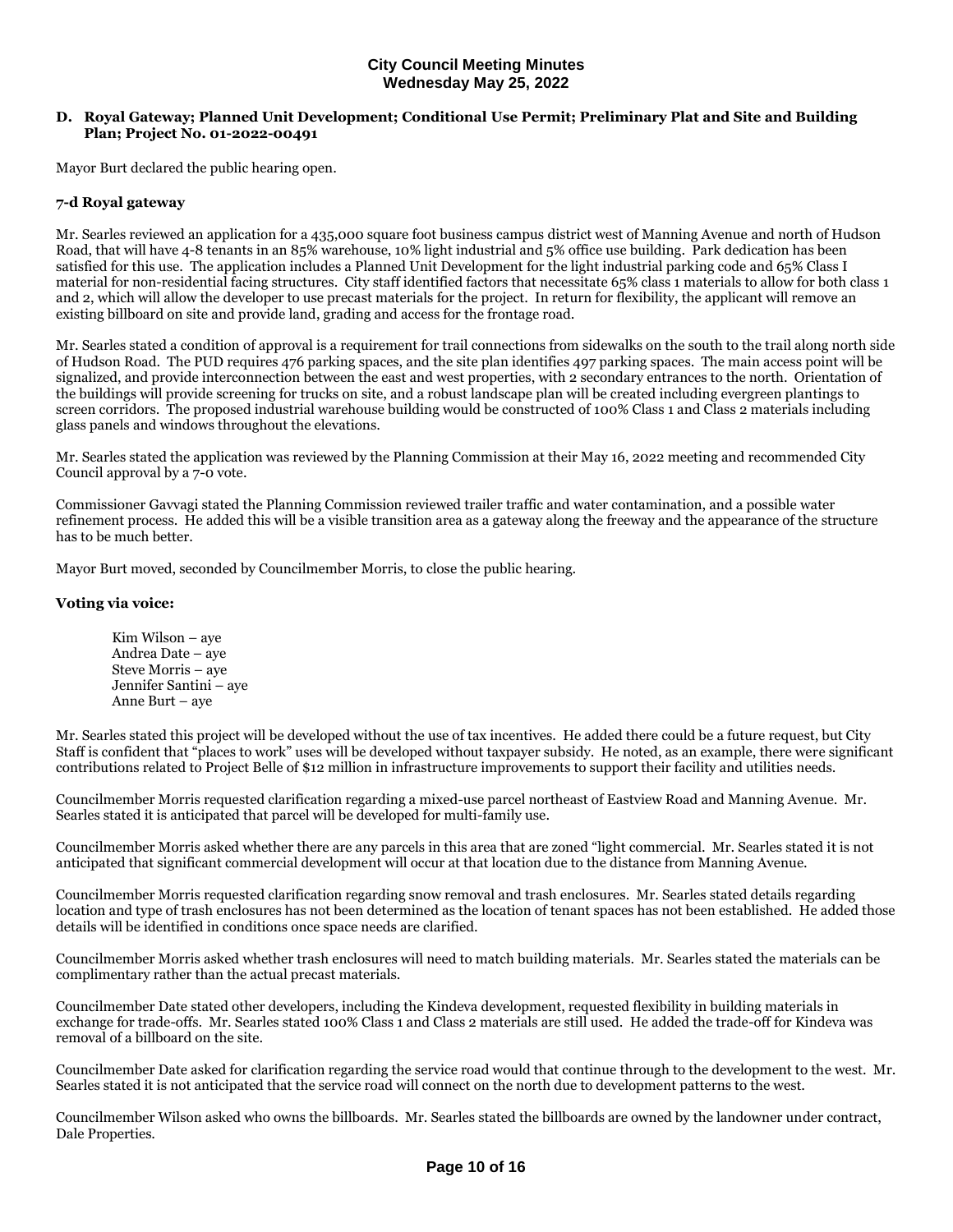Councilmember Wilson asked whether the frontage road will not connect to Manning Avenue. Mr. Searles confirmed this.

Councilmember Wilson asked whether there be stormwater management on that side of the road. Mr. Searles confirmed there will be 2 stormwater basins on the east side.

Councilmember Wilson infrastructure improvements for other projects were done because the facilities were going in and would not have been otherwise needed. Mr. Searles confirmed this.

Councilmember Wilson requested clarification regarding the mixed use on the south lot. Mr. Searles stated the mixed-use designation allows for development up to 15 units per acre, but also either vertical integration of commercial use or horizontal. He added it could be a mix of residential and commercial, but that is not required.

Councilmember Wilson asked whether development on the south lot is anticipated any time soon. Mr. Searles stated there could be development activity on that property in the near term.

Councilmember Wilson asked how traffic would access Manning Avenue. Mr. Searles stated a right of way was preserved for a future access point at this location as part of Project Belle. He added it could be a traffic signal depending upon warrants and would be wholly served by Manning Avenue.

Councilmember Wilson asked whether the frontage road be privately maintained. Mr. Searles confirmed this.

Councilmember Wilson requested clarification regarding percentages of Class 1 and Class 2 building materials. Mr. Searles stated Class 1 materials are brick, glass and stone, and copper. He added buildings of this scale tend to appear institutional or correctional when only Class 1 materials are used. He noted pre-cast materials are more flexible for these types of projects.

Councilmember Wilson reiterated concern about traffic patterns for drivers on Hudson Road.

Councilmember Date moved, seconded by Councilmember Morris,

To adopt the following resolution **Resolution 22-140**

**Resolution of the City of Woodbury, Washington County, Minnesota approving Royal Gateway Conditional Use Permit (CUP) and adopting findings of fact.** 

**Voting via voice:**

Kim Wilson – aye Andrea Date – aye Steve Morris – aye Jennifer Santini – aye Anne Burt – aye

Councilmember Date moved, seconded by Councilmember Morris,

To adopt a motion approving the Planned Unit Development, Preliminary Plat and Site and Building Plan, Project No. 01-2022- 00491 subject to the conditions as outlined in Council Letter 22-171.

- 1. The Site Plan approval shall expire one year from the date of City Council approval unless a building permit has been requested or a time extension has been granted.
- 2. All requirements and conditions of the Northeast Area AUAR as they relate to this site shall remain in full force and effect as determined by the City.
- 3. The Preliminary Plat approval shall expire six months from the date of the City Council approval unless a Final Plat has been requested or a time extension granted by the City Council.
- 4. Prior to the issuance of a land disturbance permit, the Applicant shall receive written approval by the City Engineer of an updated grading plan which identifies grading and subgrade improvements, to meet City identified design standards, of the frontage road adjacent to the ROW of Interstate 94.
- 5. Prior to the issuance of a land disturbance permit, the Applicant shall receive written approval from the Engineering Division of a proof of concept grading plan that identifies the design of the shared north/south access drive located along the west property line is designed to provide acceptable access for the property to the west. The grading plan shall also address pipeline conflicts and issues.
- 6. Prior to the issuance of a land disturbance permit, the Applicant shall record a cross access easement agreement which allows perpetual use and access by the future development property to the east and west of the site. The easement shall allow for use and connection to the proposed western private drive, including the future frontage private road south of I-94, which connects with Hudson Road. The City Attorney shall review and approve the form and content of the cross easement prior to recording.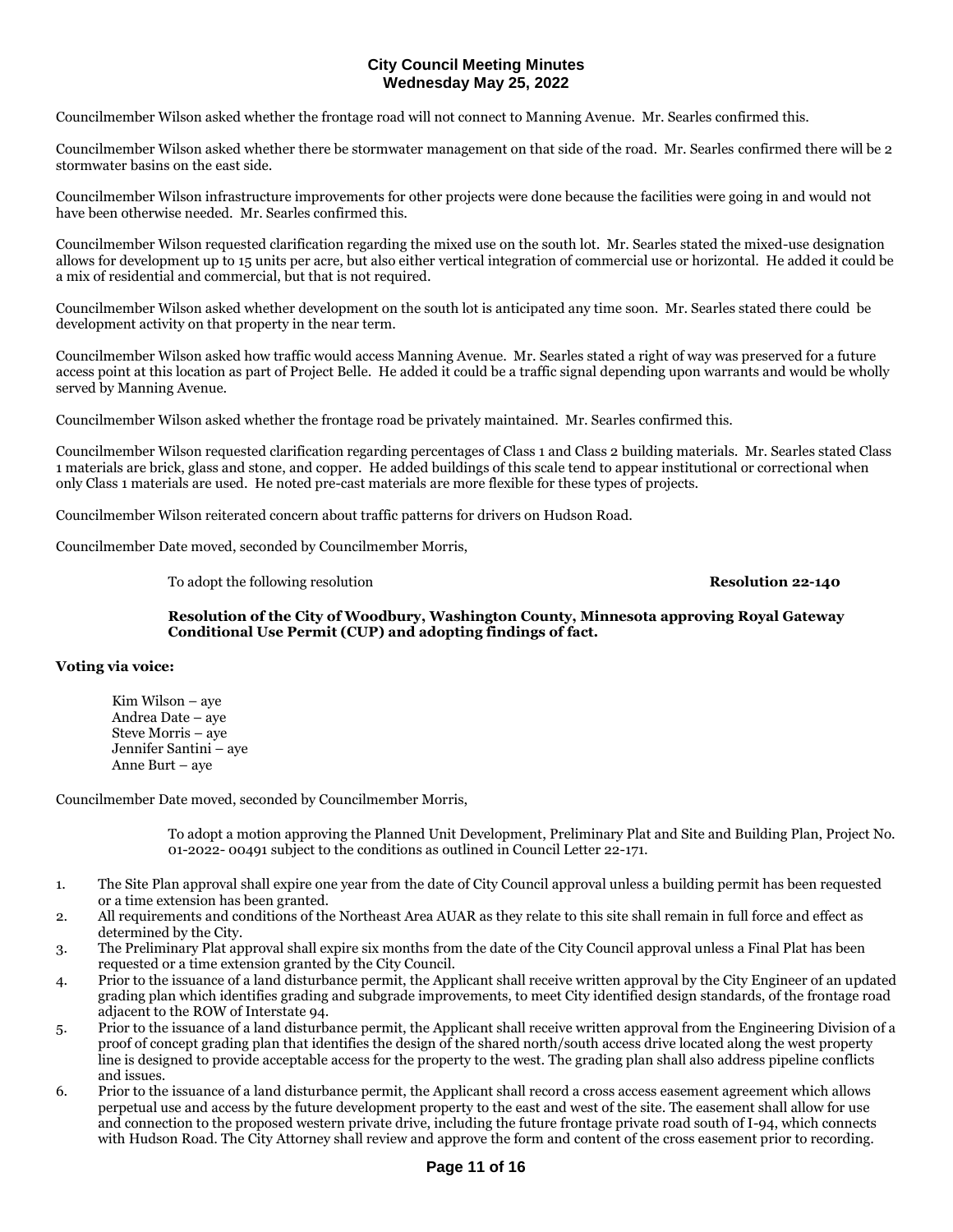- 7. Prior to the issuance of a land disturbance permit, all plans shall identify a minimum of 1.5 feet of freeboard from the 100 year HWL for all City identified stormwater facilities.
- 8. Prior to the issuance of a building permit, the Applicant shall submit a materials board. All final building materials shall be approved by the Planning staff in writing.
- 9. Prior to the application of building materials, the Applicant shall construct sample material mock-ups on-site. The mock-ups shall be approved by the Planning staff.
- 10. Prior to the issuance of a building permit, the Applicant shall execute an approved Operations and Maintenance Plan for all onsite infrastructure.
- 11. Prior to the issuance of a building permit, the Developer shall provide a snow removal and storage plan detailing how snowfalls will be accommodated on site.
- 12. All fencing and retaining wall materials shall be complementary to the building materials and shall be approved in writing by the Planning Division prior to issuance of a building permit. Retaining walls greater than four (4) feet in height shall be engineered and detailed calculations should be submitted to the City.
- 13. All lights shall be shoebox style, downward directed, with LED lamps with flush lenses. Other than wash or architectural lighting, attached security lighting shall be shoebox style, downward directed with flush lenses. In addition, any lighting under canopies (i.e. building entries) shall be recessed and use a flush lens.
- 14. All HVAC and other roof- or ground-mounted equipment shall be hidden from view with materials that match materials and colors used on the building.
- 15. Any future trash enclosures shall utilize city approved gates and be constructed on three sides using the same materials and patterns used on the building. Locations shall be approved by the Planning Division.
- 16. No exterior storage shall be permitted.
- 17. The Final Plat shall be approved by the City Council and released for recording prior to the issuance of a building permit.
- 18. This approval does not include signage. A separate sign permit shall be required.
- 19. All drive aisles shall have a minimum width of 25 feet.
- 20. Heavy duty silt fence and adequate erosion control around the entire construction site shall be required and maintained by the Developer during construction to ensure that sediment and stormwater does not leave the project site.
- 21. All disturbed boulevards shall be restored with turf. The property owner shall mow and maintain to the curb of all public streets. 22. Prior to the issuance of a land disturbance permit, the Applicant shall provide a plan which identifies the planting plan and longterm maintenance of the onsite stormwater basins and the wetland. Components of the long-term maintenance plan shall be included in the operations and maintenance agreement.
- 23. All onsite sanitary sewer, watermain and storm sewer facilities installed to accommodate the site are private and shall be the Developer's responsibility for the design, installation, maintenance, repair, replacements, operation, protection, etc. All utility inspections shall be coordinated with the City's Building Inspections Division.
- 24. The Applicant shall be responsible for obtaining a land disturbance permit from the City's Engineering Department prior to the commencement of any site activities as well as any necessary right-of-way permits.
- 25. Prior to the issuance of a land disturbance permit, the Applicant shall submit a revised landscaping plan that identifies additional evergreen landscaping to screen site lines of the loading docks from the property corners.
- 26. Prior to issuance of a building permit, the Applicant shall submit a plan identifying placement of no less than four (4) inches of an acceptable topsoil mix as determined by Planning staff.
- 27. Prior to installation of sod, the Applicant shall provide written verification that a minimum of four (4) inches of topsoil has been placed throughout the site. Prior to installation of the sod, the City shall inspect and approve the placement of the topsoil in writing.
- 28. Prior to the release of the building permit, a landscape financial security shall be submitted for at least 150 percent of the estimated cost of landscaping including sod. The landscaping plan shall meet all landscaping ordinance requirements including canopy coverage and tree and species diversification.
- 29. Prior to the release of the Final Plat for recording, staff shall finalize the tree replacement calculations and method of achieving replacement or payment in lieu. Planting within a City park shall be coordinated with Parks Maintenance.
- 30. The Applicant shall be responsible for obtaining any other permits necessary from other agencies, MPCA, MnDOT, watershed, etc. prior to the start of any site activities.
- 31. The Applicant shall be responsible for protecting the proposed on-site storm sewer infrastructure and components and any existing storm sewer from exposure to any and all stormwater runoff, sediments and debris during all construction activities. Temporary stormwater facilities shall be installed to protect the quality aspect of the proposed and existing stormwater facilities prior to and during construction activities. Maintenance of any and all temporary stormwater facilities shall be the responsibility of the Applicant.
- 32. This project shall require a General Stormwater Permit from the MPCA since more than one acre of land will be disturbed. In addition, a Stormwater Pollution Preventive Plan (SWPPP) shall be included on the Grading and Erosion Control Plan along with Best Management Practices (BMPs) such as concrete washout area, temporary sediment basins, stabilization methods for exposed areas, etc. These BMPs shall be clearly identified on the plan. The plan shall include permitee and inspector contact information.
- 33. Prior to the issuance of a land disturbance permit, final drainage, utility, and stormwater plans shall be approved by the Engineering Department.
- 34. Grades at all intersections where a vehicle must stop shall be 1.0 percent or less for at least 100 feet from the stop location or an alternate standard approved by the Engineering staff in writing.
- 35. Prior to the approval of the Final Plat, all right-of-way widths and street names shall be reviewed and approved in writing by the Planning staff. All required right-of-way and easements shall be dedicated to the City at no cost and free of encumbrances.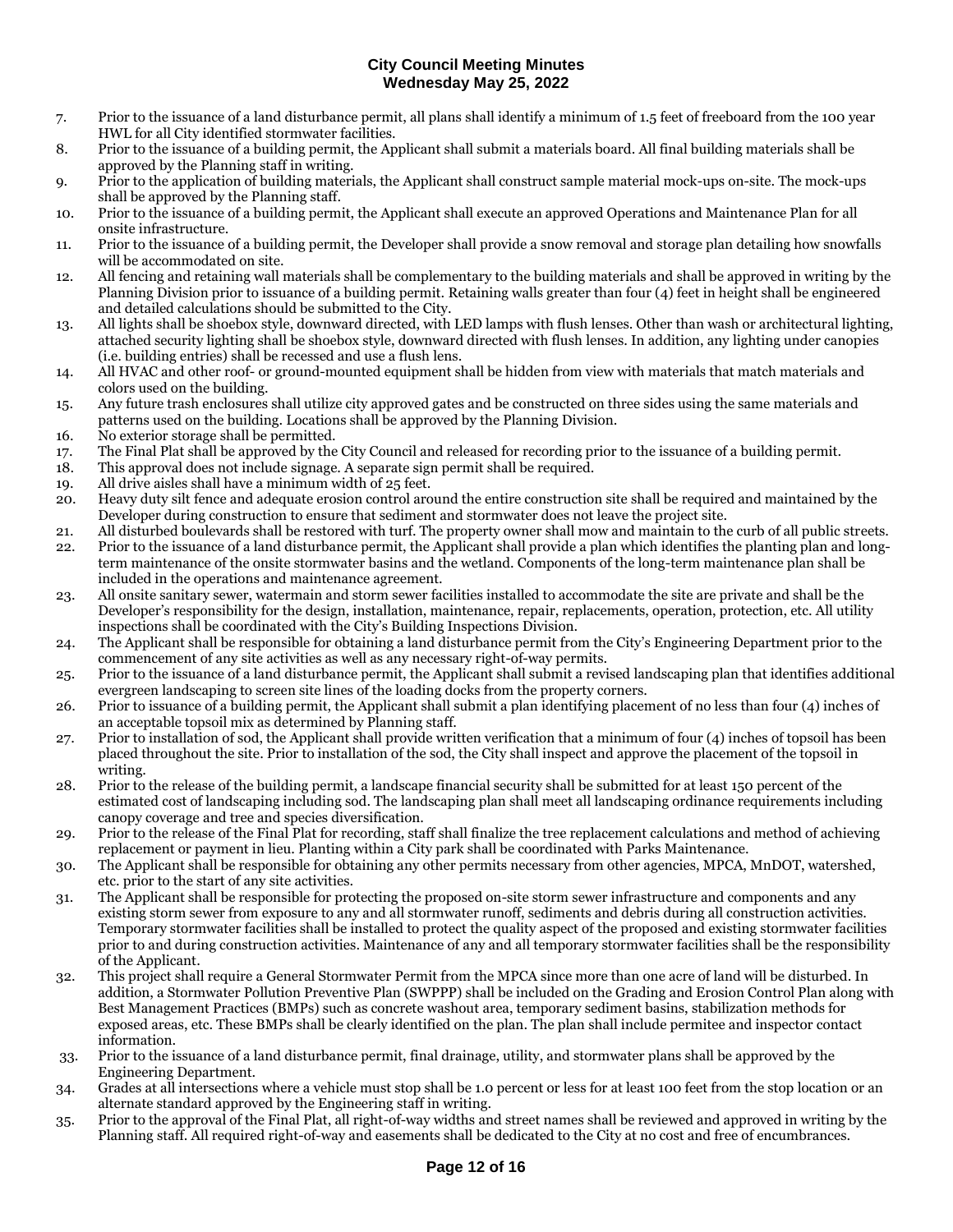- 36. Concrete driveway aprons shall be required at the intersections with City streets as per City detail plates and specification.
- 37. The Developer shall be responsible for installing the sidewalks within the project. Subsequent to installation, the sidewalks within the project and shall be maintained by the property owner. Such maintenance shall include but not be limited to promptly removing ice and snow, other obstructions, and repair and replacement as necessary to ensure the safe passage of pedestrians. This includes sidewalk connections located within the right-of-way that ultimately connect to the City trail system.
- 38. Prior to the issuance of a land disturbance permit, a final stormwater management plan shall be reviewed and approved by the City and the Watershed District.
- 39. The Applicant shall be financially responsible for all applicable water, sanitary sewer and storm sewer area and connection charges. Rates applied shall be those in effect at the time of Final Plat approval and shall be memorialized in the Development Agreement.
- 40. All public utility improvements and connections to the public systems shall be designed by the City in accordance with all City standard specifications, standard detail plates and standard plans. Easements and right-of-way necessary to accommodate public street and utility improvements will be determined by the final design and shall be shown on the Final Plat.
- 41. All rights-of-way, easements and outlots shall be kept free of plantings, retaining walls, signage, etc. that would affect their intended purpose.
- 42. The Applicant shall be financially responsible for any cost incurred for removal and/or relocation of existing small utilities, utility poles, undergrounding existing overhead electric utilities and other associated private utilities adjacent to and within the development and/or related to the public improvements needed to service the development.
- 43. Street lights shall be required to be installed by the Developer, at their cost, as directed by the City.
- 44. The location of landscaping irrigation lines shall be shown on the utility plan for irrigation of medians or at locations where irrigation lines cross public streets.
- 45. Prior to the issuance of a building permit, the Applicant shall design a common outdoor space for shared use.
- 46. Prior to the issuance of a building permit, the Applicant shall identify locations for bike racks to be installed onsite.
- 47. No staging and/or parking of trucks or trailers shall be permitted outside of the shared truck courtyard.
- 48. The Applicant shall add evergreen trees throughout the landscaping plan.
- 49. The irrigation system shall be designed to meet the following design requirements: System must be designed by a certified irrigation contractor. • The system, including pumps, controllers, connections and irrigation line placement must be submitted for review and approval, in writing, by City staff.  $\bullet$  Private irrigation wells as a back-up irrigation source are not permitted.  $\bullet$ Irrigation heads shall be placed a minimum six  $(6)$  inches from back of curb, trail, sidewalk, or other hard surface.  $\bullet$  EPA WaterSense approved smart controllers shall be used. The controller shall be approved by Engineering Staff in writing.  $\bullet$  MP rotator heads or equivalent shall be used throughout.

## **Voting via voice:**

Kim Wilson – aye Andrea Date – aye Steve Morris – aye Jennifer Santini – aye Anne Burt – aye

## **Discussion**

#### **8A. Parks and Natural Resources Commission Recommendation to Elevate Environmental Stewardship as a Strategic Initiative 22-172**

Greta Bjerkness, Chair of the Parks and Natural Resources Commission, read a statement requesting that the City Council elevate environmental stewardship for the City of Woodbury. The mission and role of the Commission is to advise the City Council on issues related to natural resources that affect Woodbury's citizens. Environmental stewardship and climate action have been discussed by the Commission and with residents.

Chair Bjerkness presented a formal letter from the Commission outlining events that create the necessity for a strategic initiative. Residents are ready for the City to take meaningful, urgent action on environmental stewardship. The Commission's request is twofold: allocate resources to develop action plan; and allocate resources and provide guidance on how residents can take meaningful action at individual and household levels. These actions will provide the City and City Staff with resources to ensure the City continues to protect the environment and maintain the very things that make Woodbury a superb community in which to live.

Chair Bjerkness requested, on behalf of the Parks and Natural Resources Commission, that the City Council elevate environmental stewardship as a strategic initiative for the City of Woodbury.

Joe Ward, 7817 Somerset Circle, presented a letter signed by over 50 supporters of this initiative to provide action plans to care for the environment. He added clean, sustainable drinking water is only part of the pressing environmental issues. He noted the initiative would fund a necessary community-wide prioritization and planning process.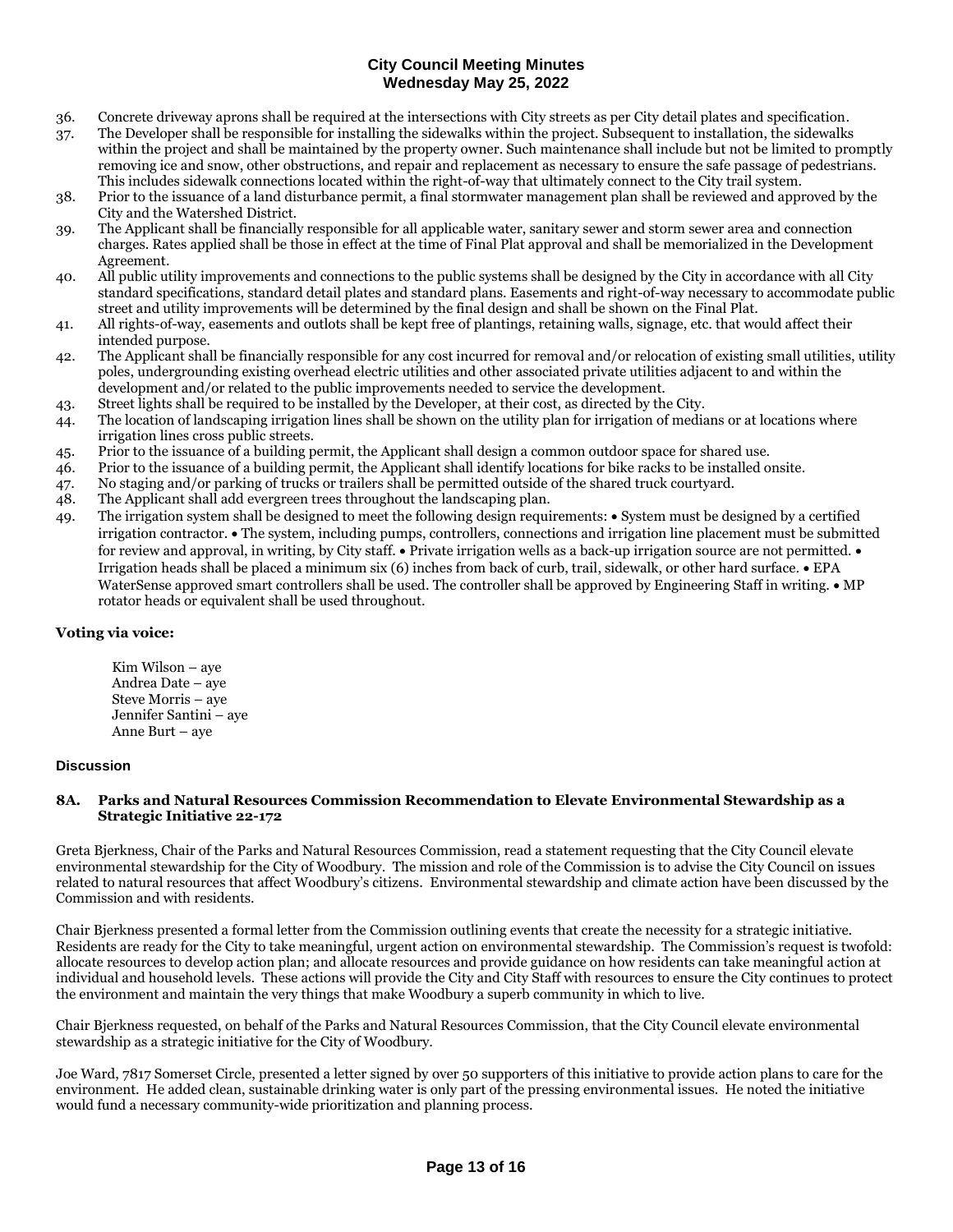Dana Boyle, 1565 Tamberwood Trail, stated she is a volunteer steward at the Tamarack Nature Preserve, a public facing naturalist project staffed by volunteers conducting tours and working closely with Woodbury City Staff to enhance the trails system. The Nature Preserve was featured in 2021 in Natural History Magazine, as it is one of only 3 naturally occurring bog fens in the United States, which makes it extremely important to protect and preserve.

Ms. Boyle stated a designated climate action plan would look at ways to protect such sites and provide long term solutions, while serving as a directive for many City initiatives and set the tone for all Woodbury residents and decision makers.

Wallace Wadd, 2530 Queensport Road, stated he is a member the Parks and Natural Resources Commission. He urged the City to build on efforts to create an integrated wholistic Environmental Stewardship Strategic Initiative as promised in the 2030 and 2040 Comprehensive Plans, and provide environmental initiative recommendations to the City Council. He urged the City Council to budget for and develop a strategic initiative to include adaptations to the changes in climate with a focus on our most vulnerable citizens.

Molly McCoole, 8511 Timberwood Road, stated she is a senior at Woodbury High School and President of Environmental Club, representing Woodbury youth. She added she has noticed changes in the ponds and creeks in the City's neighborhoods. Algae has been linked to poisonings in pets and children, and puts a green smear on our City. She strongly advised that the City Council adopt the Environmental Stewardship Strategic Initiative so residents and future generations can enjoy our City.

Della Shardt, 3191 Canterbury Circle, stated she is a senior at Woodbury High School and a member of Environmental Club. She added one of the largest problems facing pollinators is a lack of plants that are beneficial or necessary for them to thrive. This is exacerbated by lawns, which are ecological dead zones and have many negative impacts. She noted Environmental Stewardship Strategic Initiative could counteract these effects and keep Woodbury a healthy and safe place to live.

Roger Green, 1254 Donegal Drive, complimented Chair Bjerkness Greta for articulating the call to action that the Commission has put forward to the City Council. He added he has served on many City Commissions over the years. He noted this is the time to advance the goals articulated in the city's 2040 Comprehensive Plan. The Commission has recommended that you elevate this work to a strategic initiative, and he recommend that the City Council give it serious consideration. Environmental sustainability is an area that warrants dedication of more resources.

Reverend Anna Doherty, 3308 Northview Lane, stated she is Rector at Christ Episcopal Church. She urged the City Council to act on this matter as people of faith, on behalf of God's good creation. She added Woodbury is a wonderful city to live in, and she urged the City Council to consider this environmental initiative as part of what we can do as people of faith.

Mayor Burt thanked the residents for their comments and efforts. She added the City Council is preparing to meet in Council Retreat, at which time the City Council reviews input from the community survey and considers these types of initiatives.

## **Consent Agenda Item 6A**

Councilmember Wilson stated she intends to vote differently.

Councilmember Date moved, seconded by Councilmember Morris,

To approve the May 11, 2022 City Council Meeting Minutes

## **Voting via voice:**

Kim Wilson – nay Andrea Date – aye Steve Morris – aye Jennifer Santini – aye Anne Burt – aye

## **Transportation Report (2nd meeting of the month, May-October)**

Engineering Director Chris Hartzell gave a report on upcoming roads projects:

- Hudson Road turn lanes and water main at Karen Drive minor lane closures necessary at the intersection. To be completed late fall 2022
- Hudson Road between Settlers Ridge Parkway and Manning Avenue widening roadway to accommodate dedicated turn lanes and a new traffic signal. To be completed by late August 2022
- Lake Road and Pioneer Drive Intersection Improvements single lane roundabout and pedestrian safety improvements. Closed from June-August, open before school starts. Intersection will have designated detour routes.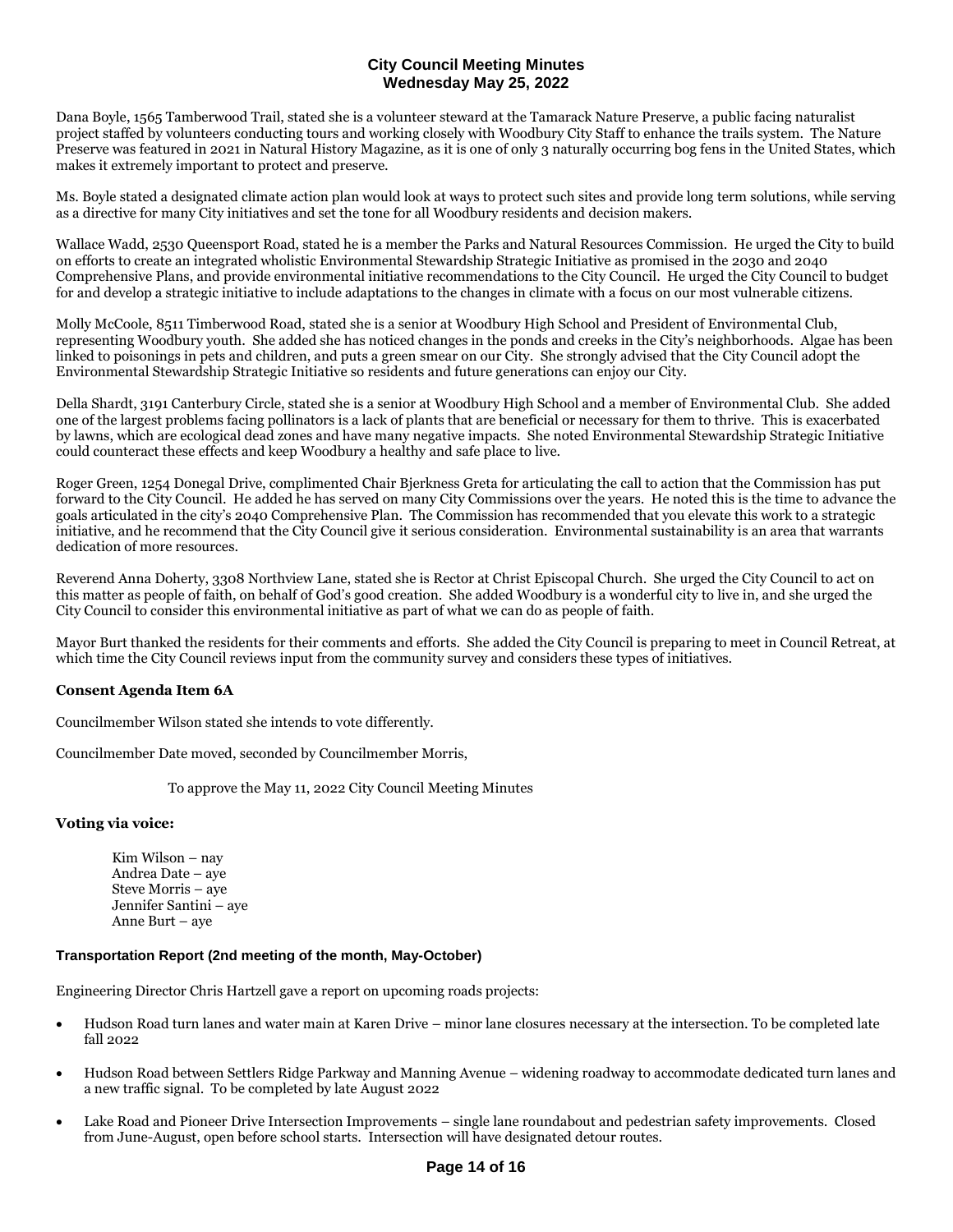- Lake Road 4 to 3 Lane Conversion and Pavement Management Project includes mill and overlay, lane conversion, trail rehabilitation, 2-week intersection closure at Lake Road and Courtly Road, but Lake Road will remain open to traffic. Scheduled to start June-August.
- I-94 Construction between Century Avenue and the St. Croix River preliminary work to begin in fall 2022. Addition of a new eastbound turn lane from 494 to Woodbury Drive. Pedestrian improvements along arterial interchanges, and bikeable shoulders along Hudson Road in the Afton/Lakeland area. There will be slowdown during construction, expected to be completed in fall 2024.
- Gold Line Project currently out for bid with construction to begin later this year, and service to begin in 2025.
- Edgewood Avenue Culvert Replacement Edgewood Avenue will have local access only. The project is expected to take about 6 weeks this summer, and the road will be closed at that location with detours.
- Ojibway Park parking lot entire parking lot will be closed during construction. Park and facilities will remain open. City Staff worked with School District to facilitate parking in adjacent parking lot during off hours in the summer. Construction to begin in August 2022 and completed in October 2022.
- Rejuvenator Project annual pavement rejuvenator will be a 1-week project, expected to take place in July. Notice will be sent to all homeowners and roads will remain open.
- City Hall parking lot new pavement surfaces and improved drainage. There will be access to City Hall but reduced parking. City Staff is developing a communication plan. Construction to begin at the end of June 2022 and completed in August 2022.

Mr. Hartzell stated additional information on all projects can be found on the City's online interactive Capital Improvement Projects tool at Woodburymn.gov/CIP, and residents can sign up to receive InTouch email notifications.

## **City Administrator's Report**

City Administrator Clint Gridley gave a report on upcoming City meetings:

- June 6, 2022 Planning Commission, 7:00 p.m.
- June 7, 2022 Parks and Natural Resource Commission, 7:00 p.m., Ash North and South Conference Room
- June 8, 2022 City Council Strategic Planning Retreat, Eagle Valley Golf Course Banquet Room
- June 15, 2022 City Council Regular Meeting and Public Hearing, 7:00 p.m.
- June 20, 2022 Planning Commission, 7:00 p.m.
- June 24, 2022 Audit Investment Commission, 7:30 p.m., Ash North and South Conference Room
- June 29, 2022 City Council Workshop and Regular Meeting, 7:00 p.m.

Councilmember Wilson asked when Copper Oaks will be reviewed by the City Council. She asked whether there is a timeline. Mr. Gridley stated the developer is assessing their options. He added letters with updated information have been sent to all residents within 500 feet of the development. He noted the City is in a neutral position, pending feedback and notification from the developer.

Councilmember Date asked whether she could address this issue. Mr. Gridley stated this is not an agenda item, and Councilmember Date recused herself.

#### **Adjournment**

Mayor Burt moved, seconded by Councilmember Morris, to adjourn the meeting at 9:04 p.m.

## **Voting via voice:**

Kim Wilson – aye Andrea Date – aye Steve Morris – aye Jennifer Santini – aye Anne Burt – aye